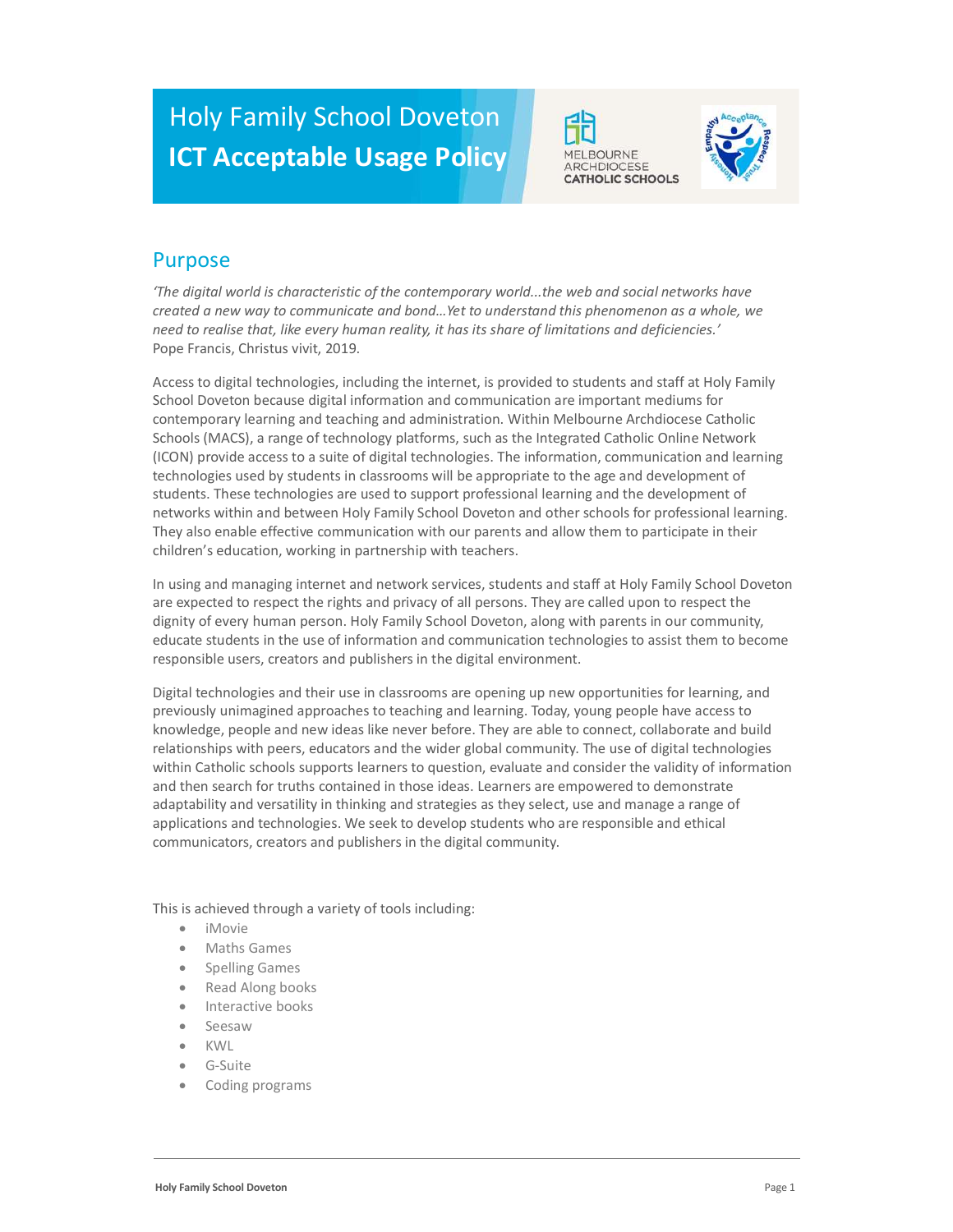This policy outlines the appropriate use and management of digital technologies such as the internet and network services at Holy Family School Doveton in accordance with legal and moral requirements and expectations.

### Scope

This policy applies to members of the Holy Family School Doveton community in their use of digital technologies. It applies to all computers, devices, internet and network services, information and communication technologies, applications, and systems provided, operated and managed by the school. This policy does not apply to the curriculum content or the expected standards of usage by students or staff in the school. The curriculum and teaching practices and pedagogy are outlined in documents related to our learning and teaching programs.

### **Definitions**

Computer is either a desktop or portable laptop device that performs processes, calculations and operations based on instructions provided by a software or hardware program.

Device refers to a unit of physical hardware or equipment that provides one or more computing functions within a computer system. It can provide input to the computer, accept output or both. Typical hardware includes a computer mouse, speakers, printer and microphone.

Email means the system that enables users to send data over the internet using computers and mobile devices.

ICON means the Integrated Catholic Online Network which is used to deliver shared services for educational and administrative purposes across Catholic schools.

Internet means the system of interconnected networks that connects computers for data transmission and storage.

Intranet refers to a local system of computers enabling students and staff to communication and share information within their school community.

Mobile devices refers to (but is not limited to) mobile phones, PDAs and portable storage devices.

Network services means the facilities and resources located on and delivered via a computer-based network, including communication systems, internet and intranet services, mobile devices, electronic mail, web services, printer services, database services, back-up services, file services and network management services.

Parents includes parents, guardians and carers.

Social networking means web-based services that allow individuals to create their own online profiles and communicate with each other by voice, chat, instant message, image sharing, video conference and blogs in a virtual community.

Staff means salaried, voluntary and contracted persons.

Students means those students enrolled at Holy Family School Doveton.

Website is an internet based page or series of pages grouped together and managed by a person or group.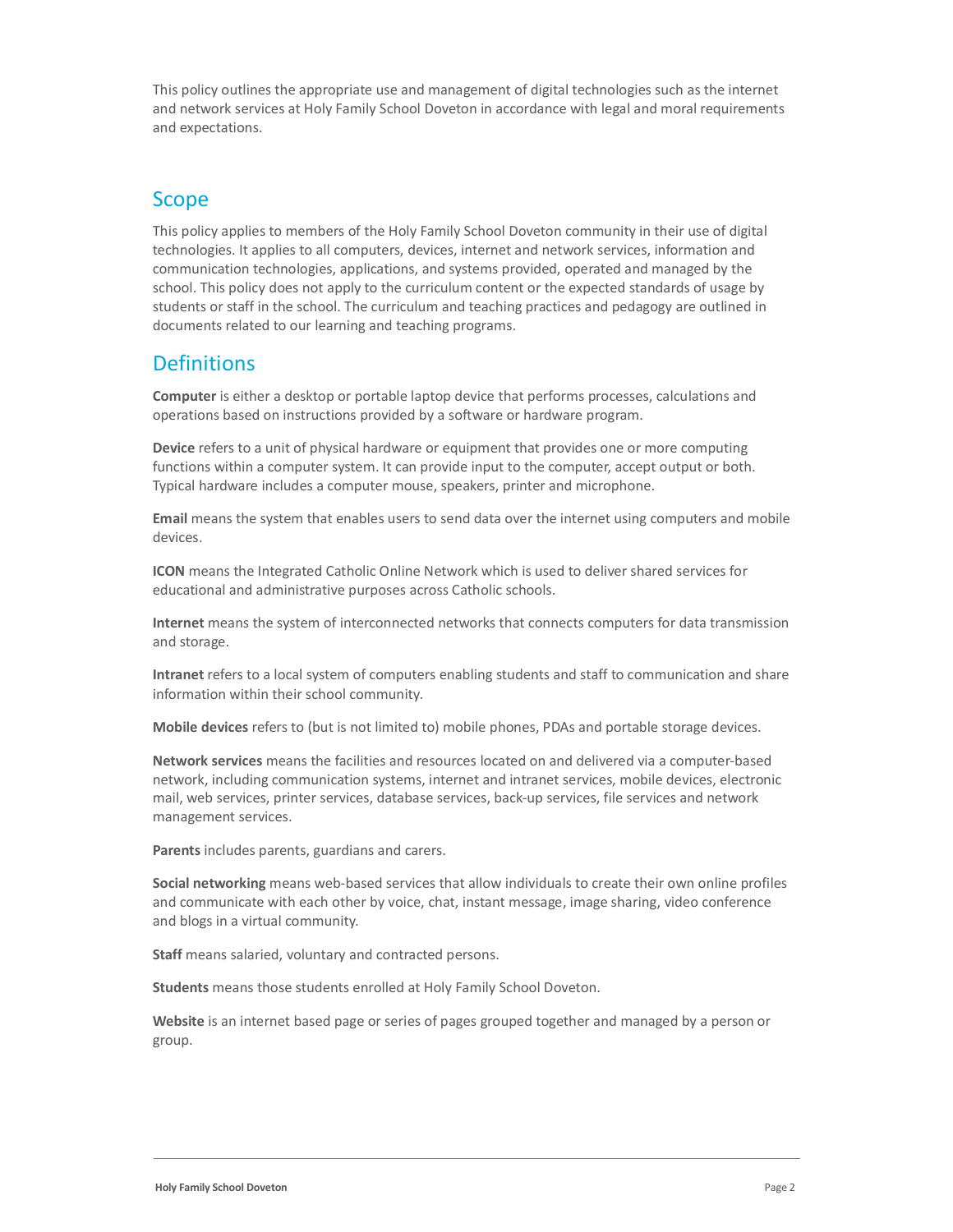# **Principles**

The use of digital technologies within our school by staff and students at Holy Family School Doveton is underpinned by the following principles and understanding:

- that digital technologies provide valuable opportunities for staff and students to collaborate, connect and create with peers, colleagues, experts and the wider community
- that online behaviour will at all times demonstrate respect for the dignity of each person in the community
- users will behave in a manner that is ethical when using the internet and network services (even for personal communication)
- the Catholic beliefs and ethos of the school, and professional expectations and standards required by teachers are demonstrated in the way the technologies are used
- inappropriate online behaviour, including cyberbullying, will not be tolerated.

### **Policy**

#### Internet and Network Access

Access to internet and network services are provided by MACS to staff and students of Holy Family School Doveton for educational and administrative purposes. From time to time, other MACS policies and requirements in particular schools may result in restrictions.

Access rights assigned to students and staff at Holy Family School Doveton will be determined by the principal and may vary as educational and administrative purposes change.

Students and staff at Holy Family School Doveton may not use the internet and network services provided for commercial purposes, either offering or acquiring goods or services for personal use. The services cannot be used for political lobbying or proliferation of unnecessary communications.

#### Expectations of users

All students and staff at Holy Family School Doveton are required to use the internet and network services in accordance with this policy. Any use of devices or services that may be questionable, offensive, and controversial or against the Catholic ethos is unacceptable. This includes personal communication with students on matters not related to curriculum or education. These standards apply whenever Holy Family School Doveton equipment or communication lines are used, including use from home or other non-school location and when a private account is used.

#### Non-compliance with this policy

Disciplinary action may be undertaken by Holy Family School Doveton against any student or staff member is who found to be inappropriately using the provided internet, network services, device or mobile device. The principal will determine the disciplinary measures to be undertaken in accordance with other policies and guidelines. These measures may be outlined in staff handbooks or the Acceptable User Agreement for students used by Holy Family School Doveton.

#### Duty of Care

Holy Family School Doveton will provide instruction to students in online personal safety issues, including inappropriate sites, stranger danger, cyberbullying and scams. Holy Family School Doveton will prepare staff to deal with these issues.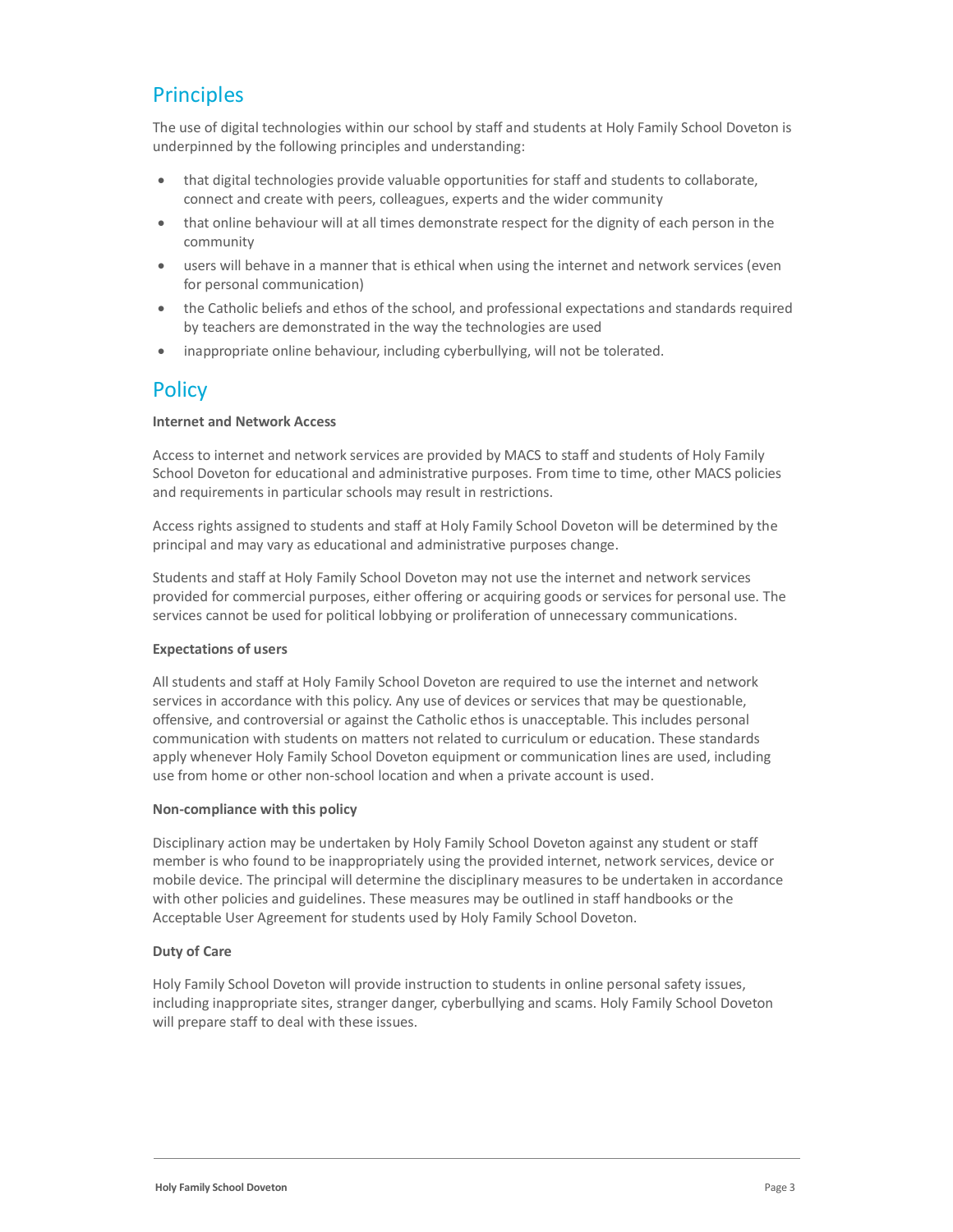### **Monitoring**

#### Students

Online activities may be monitored or reviewed to assess network efficiency, examine system security and to investigate alleged breaches of this policy.

#### Staff

An authorised person (e.g. a principal, a regional manager or other MACS staff member can monitor the use of MACS ICT resources. Server logs may also be used in an investigation of an alleged breach of this policy.

#### Security

To minimise risk to MACS information and communication networks from viruses and intrusions, current virus screening software is to be activated, and where appropriate, passwords are to be used by staff and students of Holy Family School Doveton. Firewalls are to be maintained. The management of system protocols and configurations are the responsibility of the staff authorised by the school or MACS. Non-authorised staff and students are not permitted to have access to these levels of system management.

#### Email

Email service is provided for educational and administrative purposes. Staff and students at Holy Family School Doveton must identify themselves appropriately by using a signature block at the bottom of the email message that includes their name, school phone number and postal address. Holy Family School Doveton advises students and staff that they may be held accountable for the email they create and distribute using the network.

#### **Websites**

Holy Family School Doveton may create, of have created, a website with the approval of the principal. These websites must be established and maintained in accordance with MACS policies and guidelines and relevant legislation.

#### Social networking

Provision of social networking for students must be related to an educational purpose. This is at the discretion of the principal.

#### Acceptable Use Agreements

The school has developed a student declaration outlining the conduct expected of students when using digital technologies. This is aligned to the school's student behaviour management policy. Students and parents must declare their understanding of the Acceptable Usage Agreement by providing their signatures.

#### Students

Holy Family School Doveton provides students and parents/guardians with the following:

- a copy of Holy Family School Doveton Acceptable Use Agreement
- a copy of this policy.

The Acceptable Use Agreement is provided in full for consideration by all signatories. The Agreement is to be signed by the student, parent/guardian and school representative before the student is given access to, and use of, a school's internet, network services and devices.